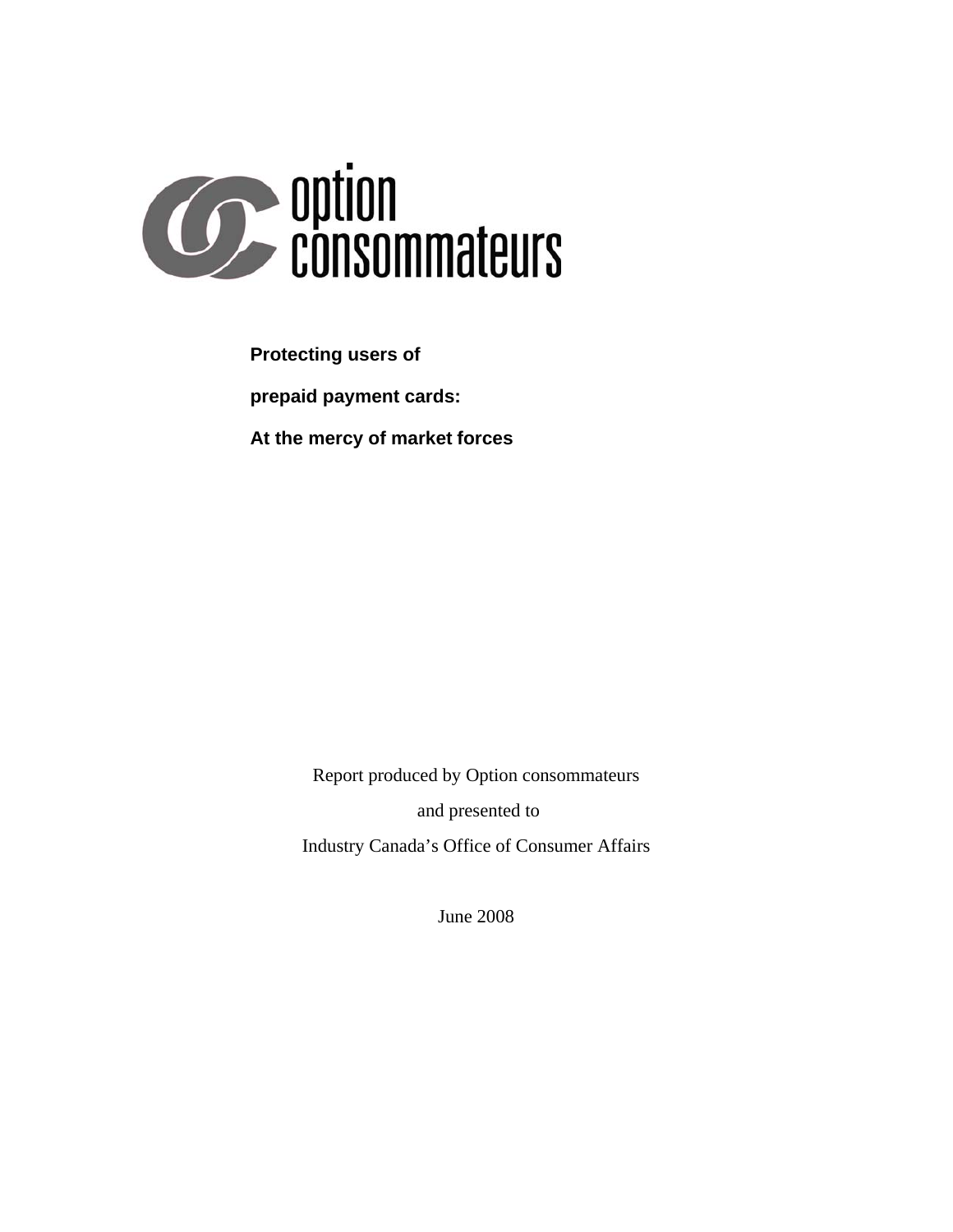# **OPTION CONSOMMATEURS**

## **MISSION**

*Option consommateurs* is a not-for-profit association whose mission is to promote and defend the rights and interests of consumers and ensure that they are respected.

## **HISTORY**

*Option consommateurs* has been in existence since 1983, when it arose from the *Associations coopératives d'économie familial* movement, more specifically, the Montreal ACEF. In 1999 it joined forces with the *Association des consommateurs du Québec* (ACQ), which had already pursued a similar mission for over 50 years.

## **PRINCIPAL ACTIVITIES**

*Options consommateurs* has a team of some 30 employees working in five departments: Budgeting, Energy Efficiency, Legal Affairs, Press Room, and Research and Representation. Over the years, *Option consommateurs* has developed special expertise in the areas of financial services, health, agrifood, energy, travel, access to justice, trade practices, indebtedness, and the protection of privacy. Every year, we reach 7,000–10,000 consumers directly, conduct numerous interviews in the media, participate in working groups, sit on boards of directors, carry out large-scale projects with key partners, and produce research reports, policy papers and buyers' guides, including the annual *Toy Guide* in *Protégez-vous* magazine.

## **MEMBERSHIP**

In its quest to bring about change, *Option consommateurs* is active on many fronts: carrying out research, organizing class action suits, and applying pressure on companies and government authorities. You can help us do more for you by becoming a member of *Option consommateurs* at [www.option-consommateurs.org](http://www.option-consommateurs.org/)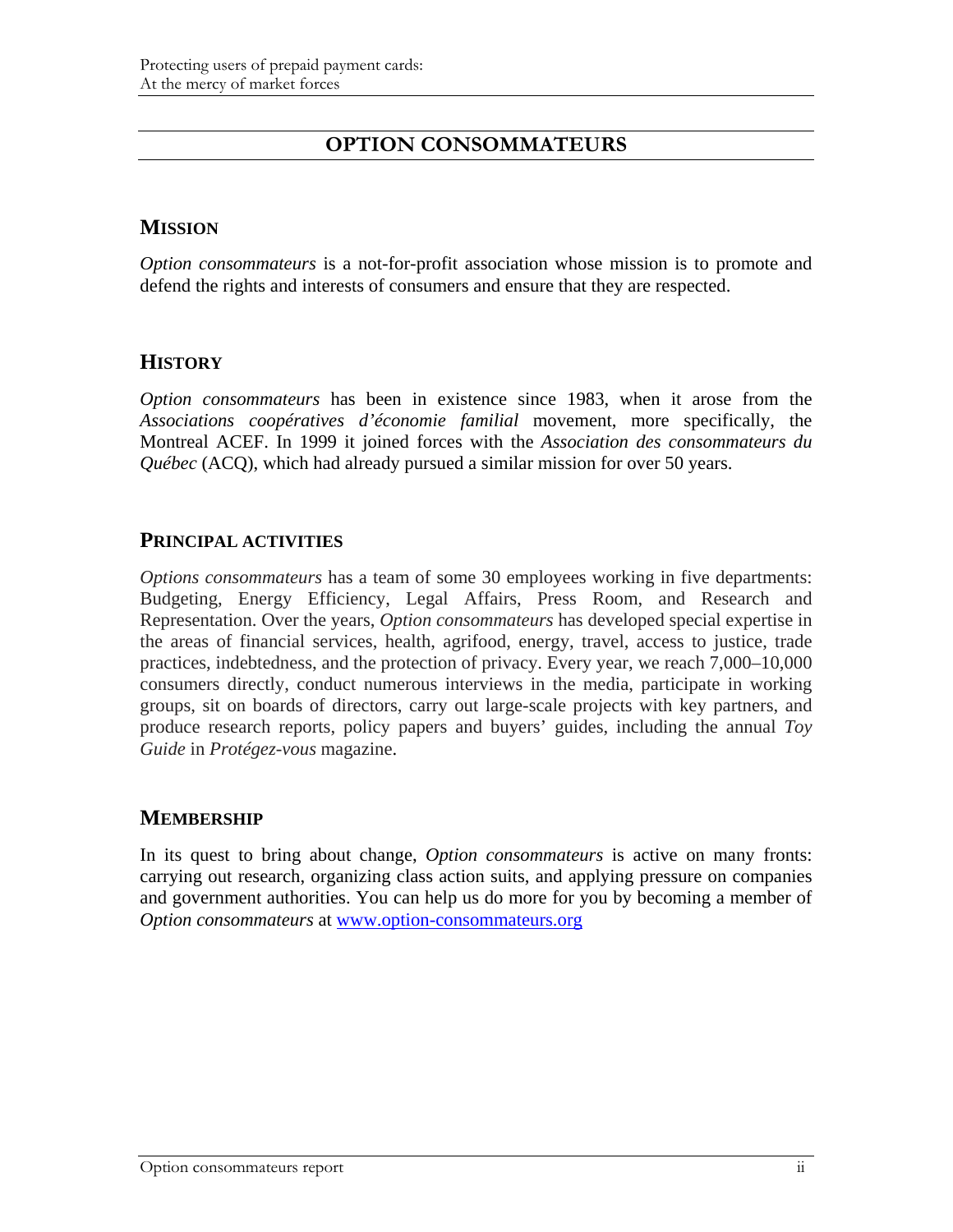# **ACKNOWLEDGEMENTS**

This study was coordinated by Genevieve Reed, Head of the Representation and Research Centre and produced by Jean-François Vinet, financial services analyst, who also wrote this report. We are also grateful for the collaboration of Ms. Dominique Gervais and Ms. Élise Thériault, who were in charge of retrieving the legal information. A very special thanks goes to Ms. Stéphanie Poulin for her assistance in analyzing the contracts.

*Option consommateurs* wishes to thank Industry Canada for its financial support in conducting this research. The opinions expressed in this report are not necessarily those of Industry Canada or of the Government of Canada.

Reproduction of this report is permitted on condition that the source is clearly stated. Any reproduction or allusion to its contents for advertising or monetary purposes, however, is strictly prohibited.

### **LEGAL DEPOSIT**

Bibliothèque nationale du Québec National library of Canada

ISBN 978-2-923522-32-6

Option consommateurs 2120, rue Sherbrooke est, Suite 604 Montréal (Québec) H2K 1C3

Telephone : (514) 598-7288 Fax: (514) 598-8511 Email: [info@option-consommateurs.org](mailto:info@option-consommateurs.org)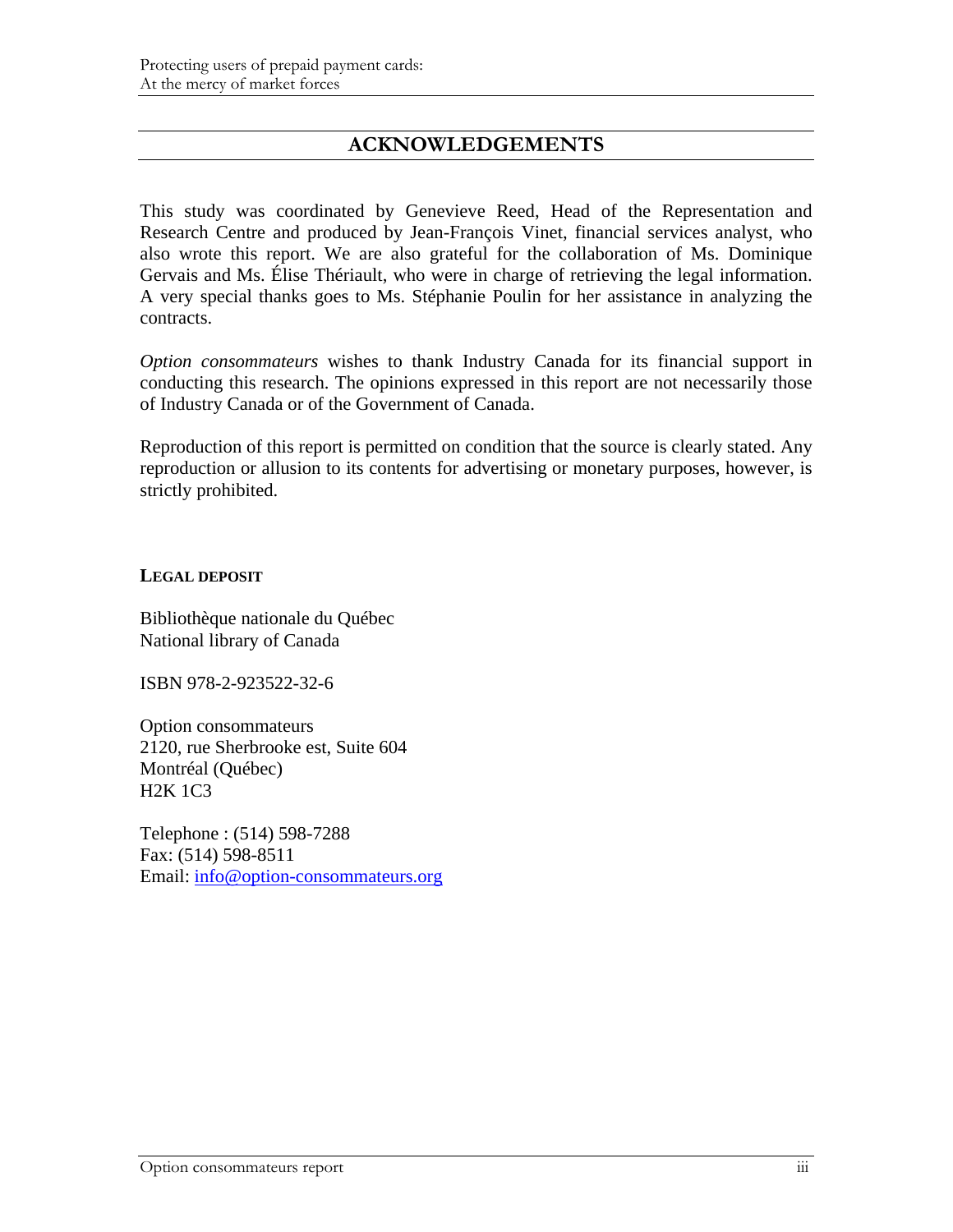# **EXECUTIVE SUMMARY**

#### **Context of research**

Canadians are great fans of electronic modes of payment, and the statistics on the subject confirm this. They have on average, close to two credit cards each, and make 3. 4 billion direct payment transactions with their Interac cards.<sup>[1](#page-3-0)</sup> Moreover, there are 1631<sup>[2](#page-3-1)</sup> automatic teller machines per million inhabitants in Canada, one of the highest concentrations in the world.

In this context so conducive to electronic transactions, new products are constantly emerging and attempting to become popular in their turn. Among these are prepaid Visa and MasterCard cards, known as open loop, refillable, or prepaid cards, that are trying to penetrate the Canadian electronic payment market.

These cards are distributed by various types of businesses: banks, stores specialized in fast cheque cashing, and "lease to buy" stores; until very recently, they were distributed by the television company MuchMusic. They are even available directly over the Internet.

As with debit cards, but without a bank account, the consumer only uses the money he has deposited directly into his card. Just like credit cards, these cards are accepted everywhere the logos of Visa and MasterCard are found. In short, Visa and MasterCard prepaid cards are a marriage of the characteristics of Canadian credit cards and debit cards.

That being said, the advent of this new mode of payment raises many questions. What is the state of this market? What is the legislative framework regulating the use of these cards? Why do consumers do use them? Do they encounter any problems once they have used them? The aim of this project is first of all to understand the motivations of the users

<sup>&</sup>lt;sup>1</sup><http://www.interac.ca/media/stats.php>

<span id="page-3-1"></span><span id="page-3-0"></span><sup>2</sup> http://www.interac.ca/fr/media/stats.php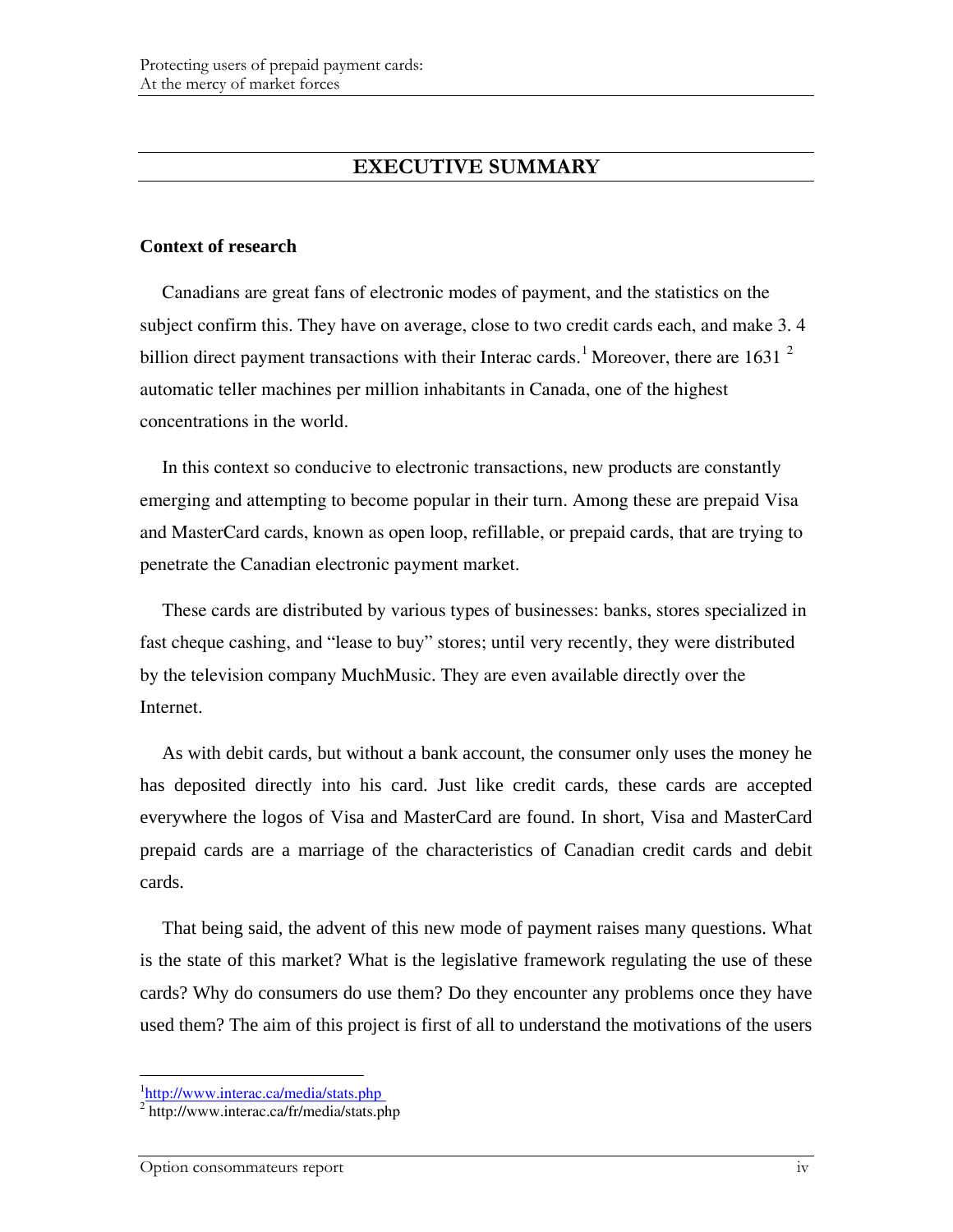of prepaid cards in Canada, to record the difficulties these cards can cause, then propose solutions.

## **Methodology**

We began by defining the characteristics, the actors and the state of the North American prepaid card market. We attempted, among other things, to find out how popular this product is in Canada and the United States.

Next, so as to better understand the legislative framework of this electronic mode of payment, we examined the Canadian regulations. We then proceeded to a study of the legislative framework in the United States and France for the purposes of comparing the legal protection that consumers enjoy in those countries to the situation in Canada.

Then, to find out more about the obligations to which consumers and financial institutions agree regarding the use of prepaid cards, we analyzed the contents of the contracts of certain pre-paid cards sold in Canada.

Then, to identify the problems encountered by consumers in using prepaid cards in Canada, we contacted every Canadian organization whose role is to inform and protect consumers.

Finally, to understand the reasons motivating Canadians to use these cards, we organized two focus groups. The consumers we met with explained their reasons for using prepaid cards and related their overall experience with the use of this mode of payment.

## **Results**

Our research indicates that Canadians have not shown much interest in using Visa and MasterCard prepaid cards in Canada. At the present time, there are only four financial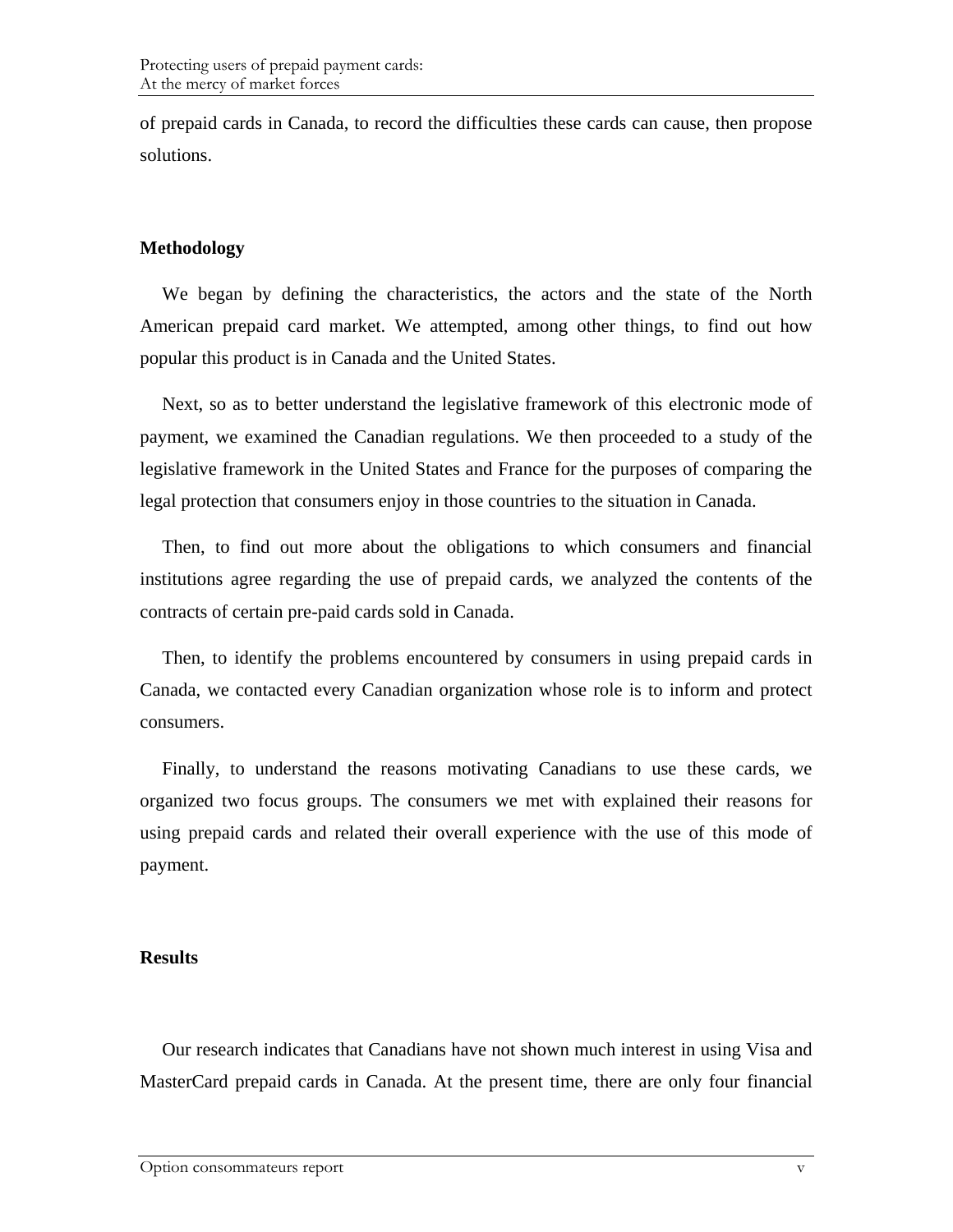institutions in the country that issue this type of card. In addition to this, between 2007 and 2008, we recorded a termination of activities of more than ten of these cards in a market that never seems to have had more than fifteen.

In our opinion, it is the combination of access to low-cost bank accounts and the ease of obtaining a credit card for Canadian consumers that has significantly reduced the marketability of this product. The success of Visa and MasterCard prepaid cards in the United States, incidentally, seems closely related to the fact that several million Americans do not have access to a bank account.

Our examination of the Canadian federal legal framework reveals that a significant challenge awaits our legislators with regard to electronic payments, which includes prepaid cards. Although the federal government has constitutional jurisdiction over currency, it has not yet regulated plastic money. Canadians must therefore trust either the internal policies of financial institutions to settle their grievances or resort to often obsolete provincial laws. For example, *The Currency Act* does not state whether plastic money has the status of legal tender in Canada. It does not stipulate how long a company is given to correct billing errors. The law does not limit the responsibility of consumers in the event of PIN theft. The law does not regulate solicitation for electronic payment cards. The law does not regulate user fees for cards nor their expiry dates.

In an attempt to offset these legislative shortcomings, the Department of Finance periodically renews a voluntary code entitled *Canadian Code of Practice for Consumer Debit Card Services* a (once more voluntary) version of this code, but one that is extended to the entire range of electronic payments, will soon be formalized. However, our experience with the code since 1992 shows that it does not offer sufficient protection for Canadian consumers who use electronic payments. For example, various studies show that the *Canadian Code of Practice for Consumer Debit Card Services* is only very partially applied in terms of what it actually states and that it is very unequally applied from one branch of a financial institution to another. We therefore repeat the need for a legal framework in Canada for electronic payments. At the international level, on the other hand, a legislative effort has been under way for a long time. In 1978, U.S. legislators undertook to regulate electronic payments through the adoption of the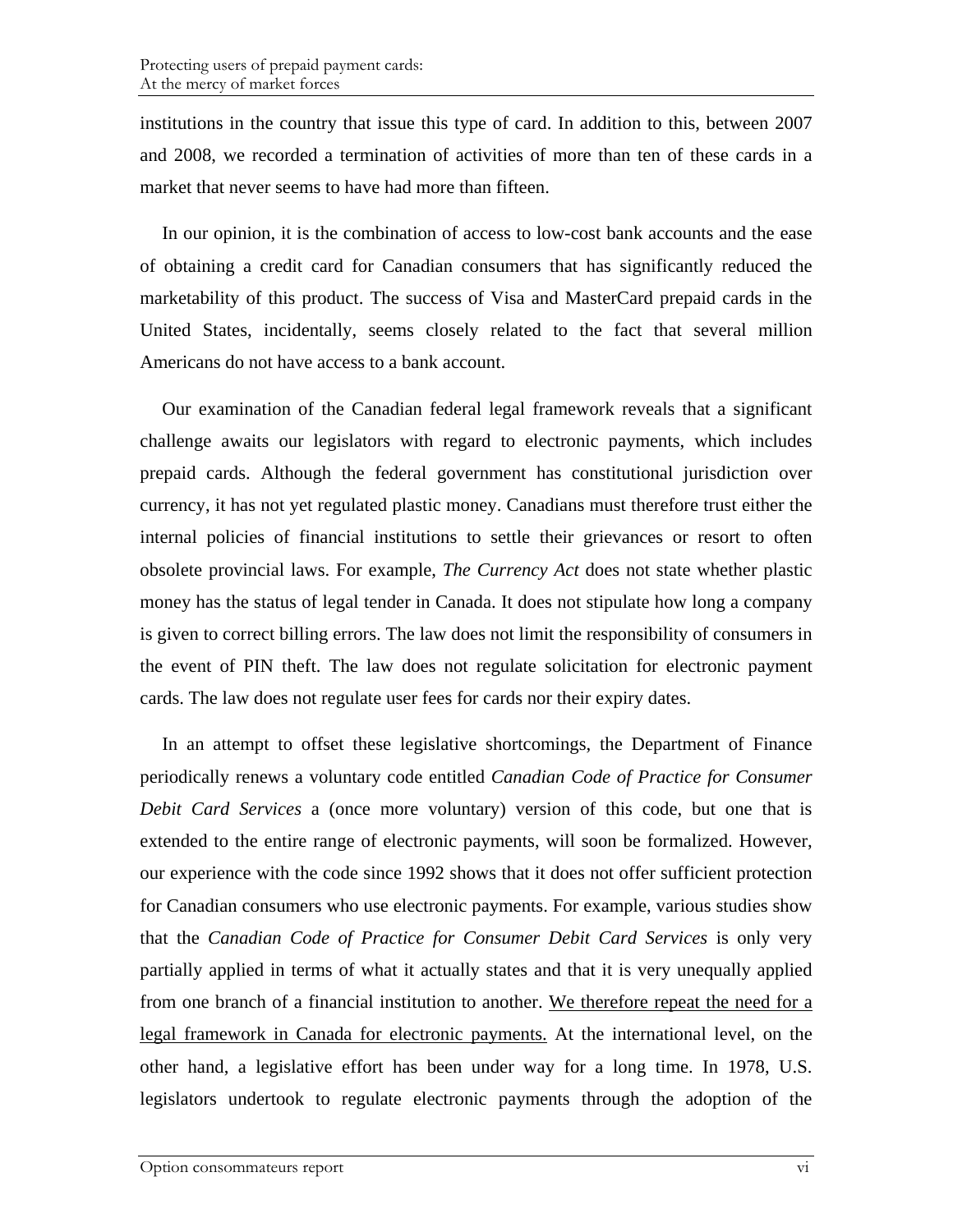*Electronic Funds Transfer Act*. In 2001, France adopted the *Code monétaire et financier,*  which also regulates electronic payments.

The Canadian Deposit Insurance Corporation (CDIC) will also have to consider the problem of prepaid cards. These cards resemble debit cards in several respects and can contain up to \$10,000 from the consumer's own pocket. However, to the surprise of the consumers we met during our focus groups, these sums are not eligible for protection by the CDIC. These consumers also wondered why similar payment products do not enjoy similar protection.

Admittedly, certain Canadian provinces have tried to patch the holes in the law left by the federal government with regard to electronic payments. The results, however, are not up to expectations. The framework naturally ended up lacking in uniformity due to the size of Canada and the fact that certain provincial laws still need to be updated. Quebec has shown leadership on this question by granting legal tender status to certain types of electronic payment – something that the federal authority, which has jurisdiction in currency matters, has yet to do!

Obviously, in an environment in which the State is generally out of the picture, the law of the strongest to tends to prevail. Our analysis of the contractual conditions reveals, unsurprisingly, that companies write clauses that are potentially abusive. For example, companies allow themselves latitude with regard to the delivery of services that they themselves have promoted. They limit correction times in the event of misbilling to 30 days. They give themselves the right, for any reason and at any moment, to cancel the service sold or to change the charges of the agreement by posting only one notice on the Internet.

Admittedly, the low popularity of the product has reduced the number of difficulties associated with its use. When we contacted over thirty Canadian organizations whose role is to inform and defend consumers, we learned that consumers had made very few queries or complaints with regard to prepaid Visa and MasterCard cards. In fact, several of the organizations contacted quite simply did not know the product existed. Only the Financial Consumer Agency of Canada (FCAC), a federal organization with the mandate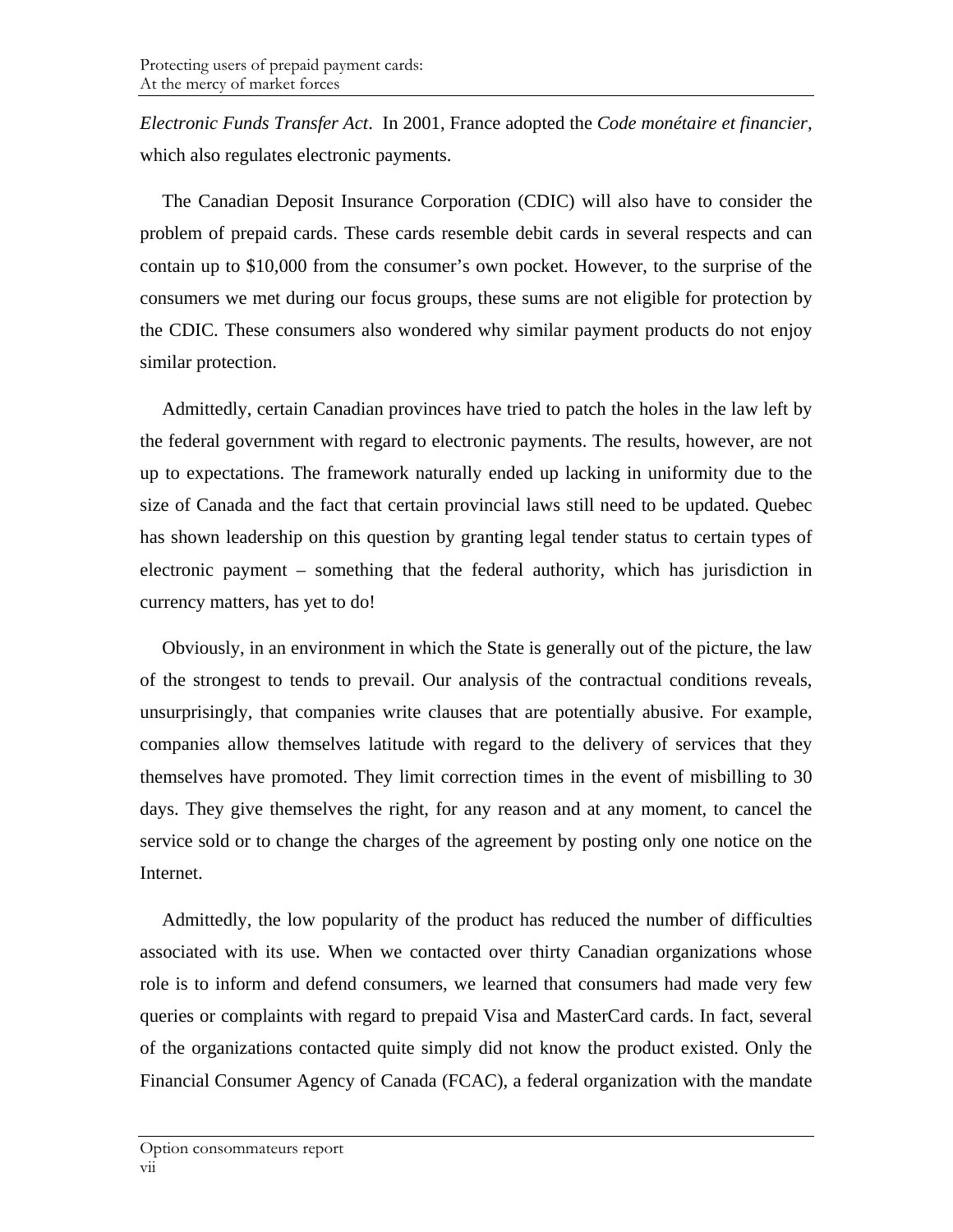of informing and protecting consumers of financial, products and services, reported some requests for information and complaints on this subject. Suffice it to say, however, that the small number of complaints received by these organizations does not mean that there are no pitfalls associated with the use of this type of product. Since we do not have access to the principal source of the complaints—those dealt with by the financial institutions we are unable to evaluate the functioning of the product overall. Consequently, our research does not permit us to assert that there are no complaints about the use of these cards, just that the organizations whose role is to defend and to inform consumers did not receive any.

Also, because of a shortage of participants, it was quite difficult to organize focus groups in the Montreal region. In spite of well-targeted publicity, less than one in ten consumers participated in our two meetings. Nevertheless, these small groups allowed us to understand the participants' motives in using prepaid cards. They said that they use them to budget their spending, to avoid debt, for spending during travel and to protect themselves from Internet fraud. Their choice was primarily justified either by fear of over-indebtedness or by fraud or a combination of the two.

Those we met with state that they are satisfied overall with the use of the cards. They are accepted everywhere they want to use them and they are easily able to refill them. On the other hand, they expressed their dissatisfaction with the methods related to use of the cards. For example, they feel that user fees are high and poorly explained. They do not understand how foreign currency conversion fees are calculated. They do not like having to pay to contact the company's customer service department. They do not understand why the funds deposited on their card are not protected by the Canadian Deposit Insurance Corporation. Finally, the consumers we met with find the contracts for prepaid cards long and difficult to understand, which does not encourage them to read them.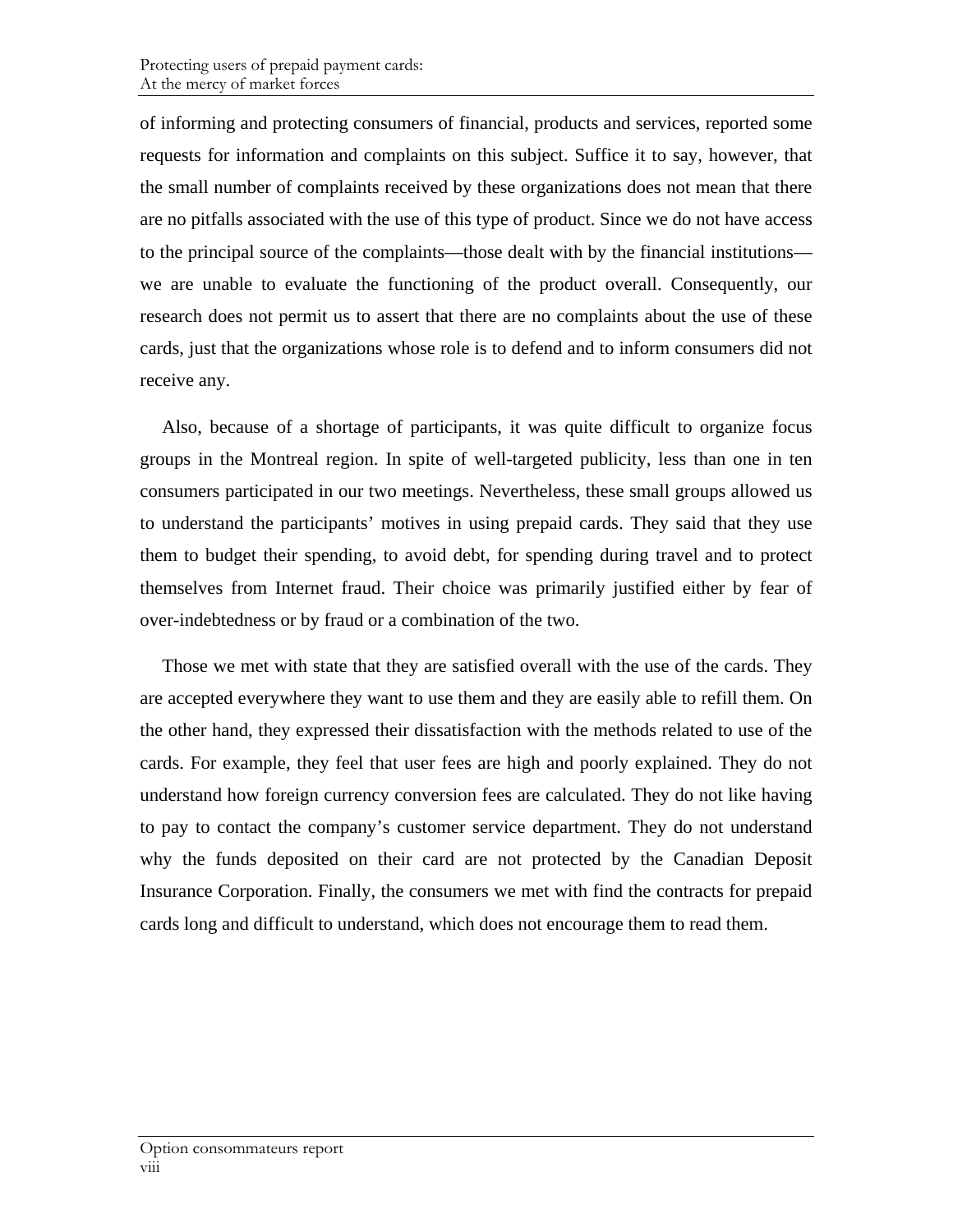All things considered, at the moment, it is the market that determines the rules of the game with regard to prepaid cards in Canada. The resulting situation is not advantageous for consumers.

Following analysis of the results, Option consommateurs makes the following recommendations:

*Recommendations 1 to 3 are addressed to consumers.* 

Recommendation 1

**Option consommateurs recommends that consumers be extremely vigilant in the use of electronic payments, including prepaid cards. Federal and provincial laws are sometimes obsolete, which could complicate matters in the event of litigation.** 

Recommendation 2

**Option consommateurs recommends that consumers ask questions when they procure electronic modes of payment. They must inform themselves judiciously about the user fees for their products and about the guarantees proposed in the event of error or of fraud.** 

Recommendation 3

**Option consommateurs recommends that consumers always keep a hard copy of the transactions that they make using electronic payments, at the very least for the period covered by their account statement.** 

*Recommendations 4 to 7 are addressed to the federal government.000* 

Recommendation 4

**Option consommateurs recommends that the federal government, in partnership with the provincial governments, harmonizes the current rules with the provinces and develops as of now a national regulation respecting electronic payments.** 

Recommendation 5

**Option consommateurs recommends that this regulation limit the charges that can be billed by companies that offer electronic payments, including prepaid cards.**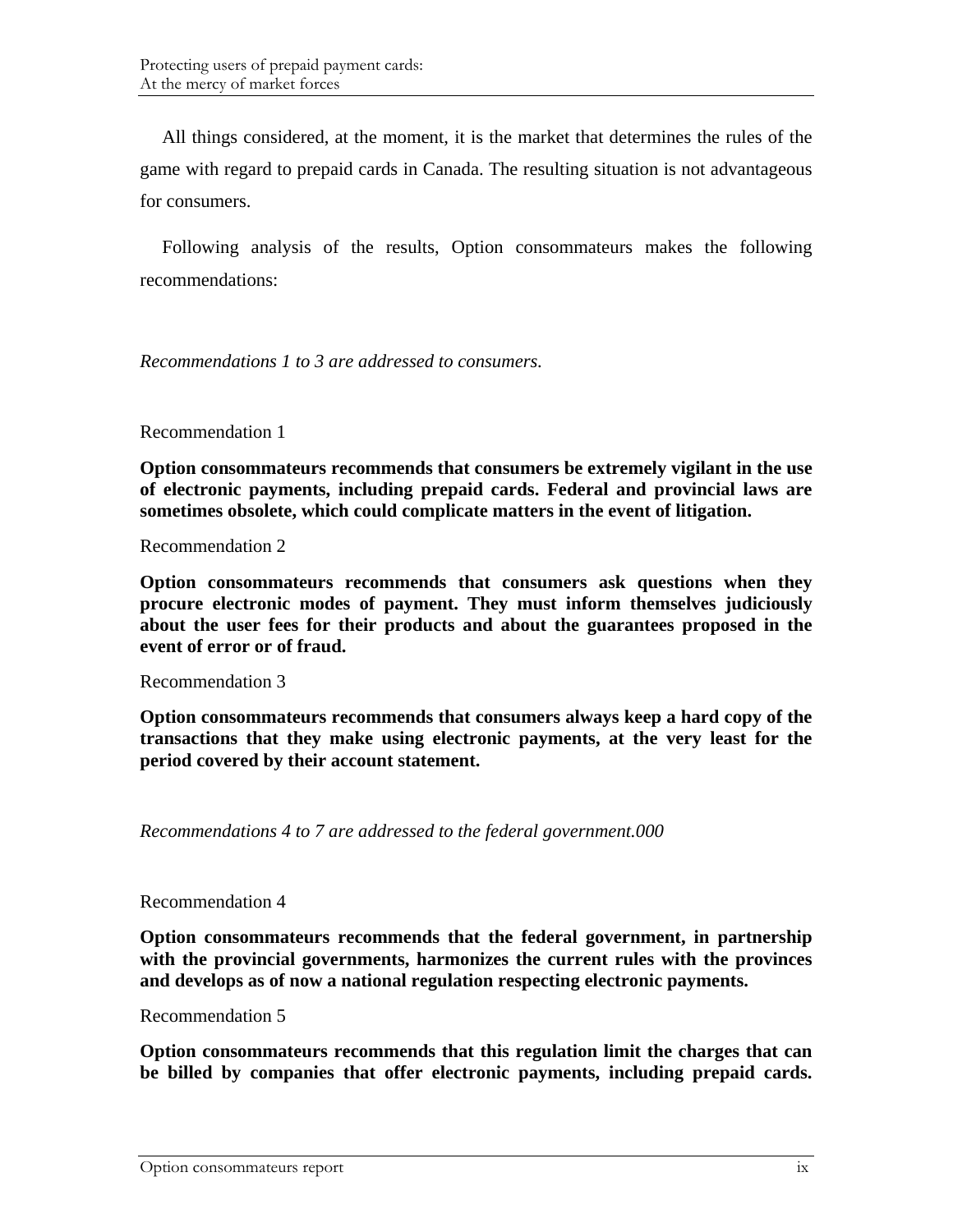**Inactivity charges should also be prohibited. A standard fee schedule should be considered for the industry.** 

Recommendation 6

**Option consommateurs recommends that this regulation prohibit expiry dates on all types of electronic payments that entail renewal charges for consumers.** 

Recommendation 7

**Option consommateurs recommends that there be a national regulation that obliges companies that offer electronic modes of payment to provide a version of their contracts in clear, simple language.** 

*Recommendation 8 is addressed to the Canadian Deposit Insurance Corporation (CDIC).* 

#### Recommendation 8

**Option consommateurs recommends that the CDIC review the coverage of certain types of deposit. Deposits made to a prepaid card must be insurable, in the same way as deposits made to a chequing account.** 

*Recommendations 9 to 17 are addressed to the provincial governments.* 

Recommendation 9

**Option consommateurs recommends that companies be obliged to indicate all the charges that can be billed to consumers. Whenever the amount is determined by calculation, this should be explained in the contract and the account statement sent to the consumer so that he can verify the amounts that are billed to him. In the contrary case, the consumer should have the possibility of refusing to pay these charges.** 

#### Recommendation 10

**Option consommateurs recommends that the limit for charges that can be billed by companies that offer electronic modes of payment, including prepaid cards, be regulated. Inactivity charges should also be prohibited.** 

```
Recommendation 11
```
**Option consommateurs recommends that all regulations related to this domain prohibit expiry dates on electronic payment instruments.**